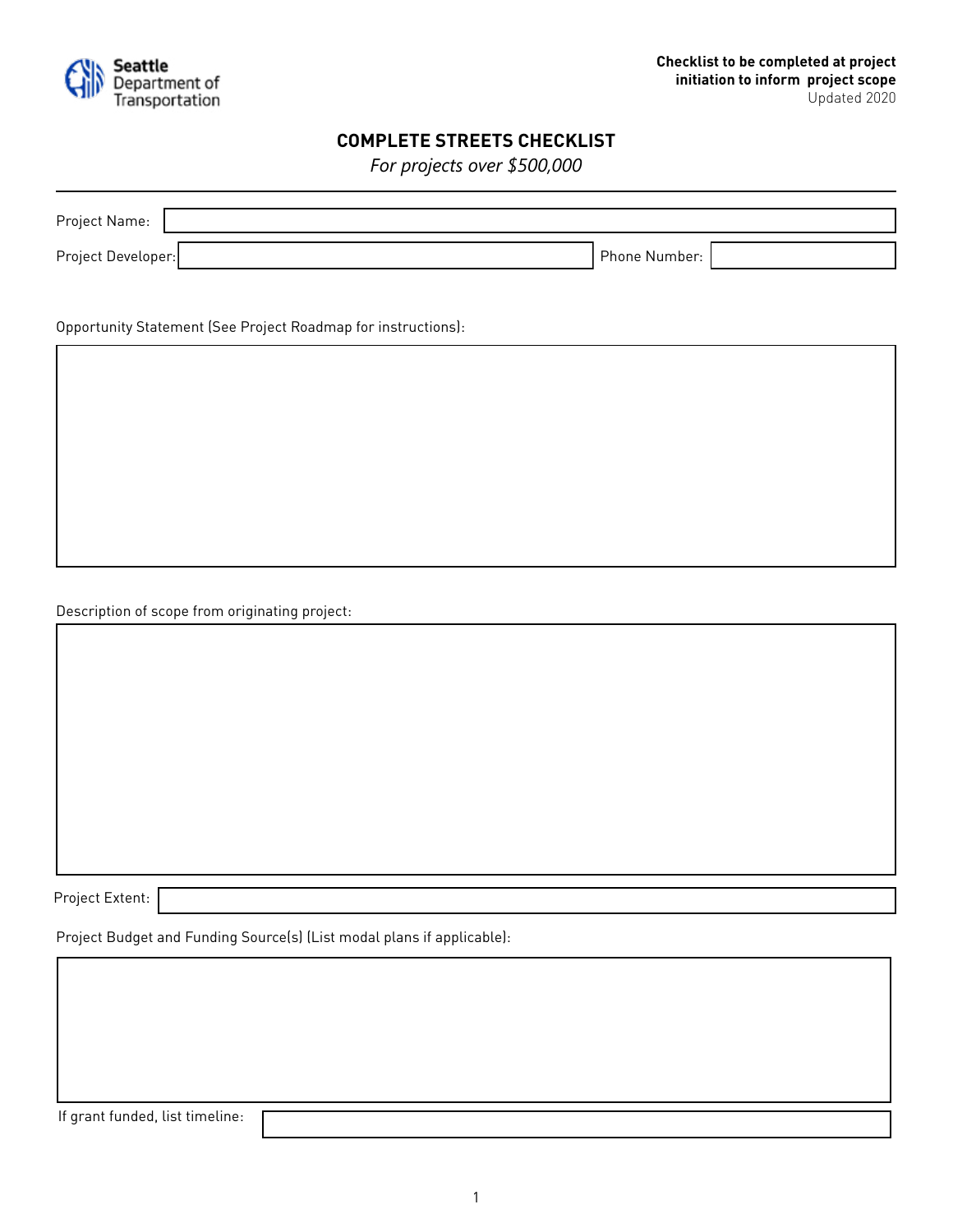

### **Purpose of the Complete Streets Checklist**

Seattle's Complete Streets policy is about creating and maintaining safe streets for everyone. In 2007, the Seattle City Council passed Ordinance 122386, known as the Complete Streets ordinance, which directs Seattle Department of Transportation (SDOT) to design streets for people who walk, bike, ride transit and people of all ages and abilities while promoting safe operation for all users, including cars and freight. This is the lens through which SDOT views all of our projects.

SDOT uses a rigorous, data-driven process to develop complete streets. Streets Illustrated provides the roadmap of how SDOT administers the Complete Streets program. The Complete Streets checklist is the tool SDOT uses to collect data and information about the status of the street and surroundings, as well as the details of the project during a project's complete streets assessment in the early stages of the 0-30% design phase, with a goal of identifying specific improvements that can be incorporated into the project to balance the needs of all users.

#### **Complete Streets Review Story Map - Getting Started** 2

Data pertaining to questions in this checklist can be found in the [Complete Streets Review Story Map](http://seattlecitygis.maps.arcgis.com/apps/MapSeries/index.html?appid=eaf1b68cb55b4d5d86022becf0a0f47f). To use the map you need to know the following:

Using your mouse wheel or the zoom controls at the top left corner of the map, zoom to your project area. As you will notice, zooming in makes new data appear on the map. Alternatively, you can use the search tool (magnifying glass button) to type in an address for the location you are looking for. For the most accurate results, include both the city (Seattle) and the state (WA) after the address.

Once you have reached an acceptable scale, begin by clicking on step #3 (Arterial Classification and Street Type), and click on the following numbered tabs to see just the relevant data for each topic. Each map will preserve the scale of the previous map.

Within each map you can click on any of the features to get whatever information is associated with that layer. Because these maps include data with the same shapes, you may need to zoom in or out to see other available layers.

Summary:

• Some data layers will only display at a distinct scale, you will need to zoom in or out on the maps to find and view all the layers you need for each topic.

## **Questions or comments about the checklist template?**

Please email Gabriel Seo (gabriel.seo@seattle.gov) for more information.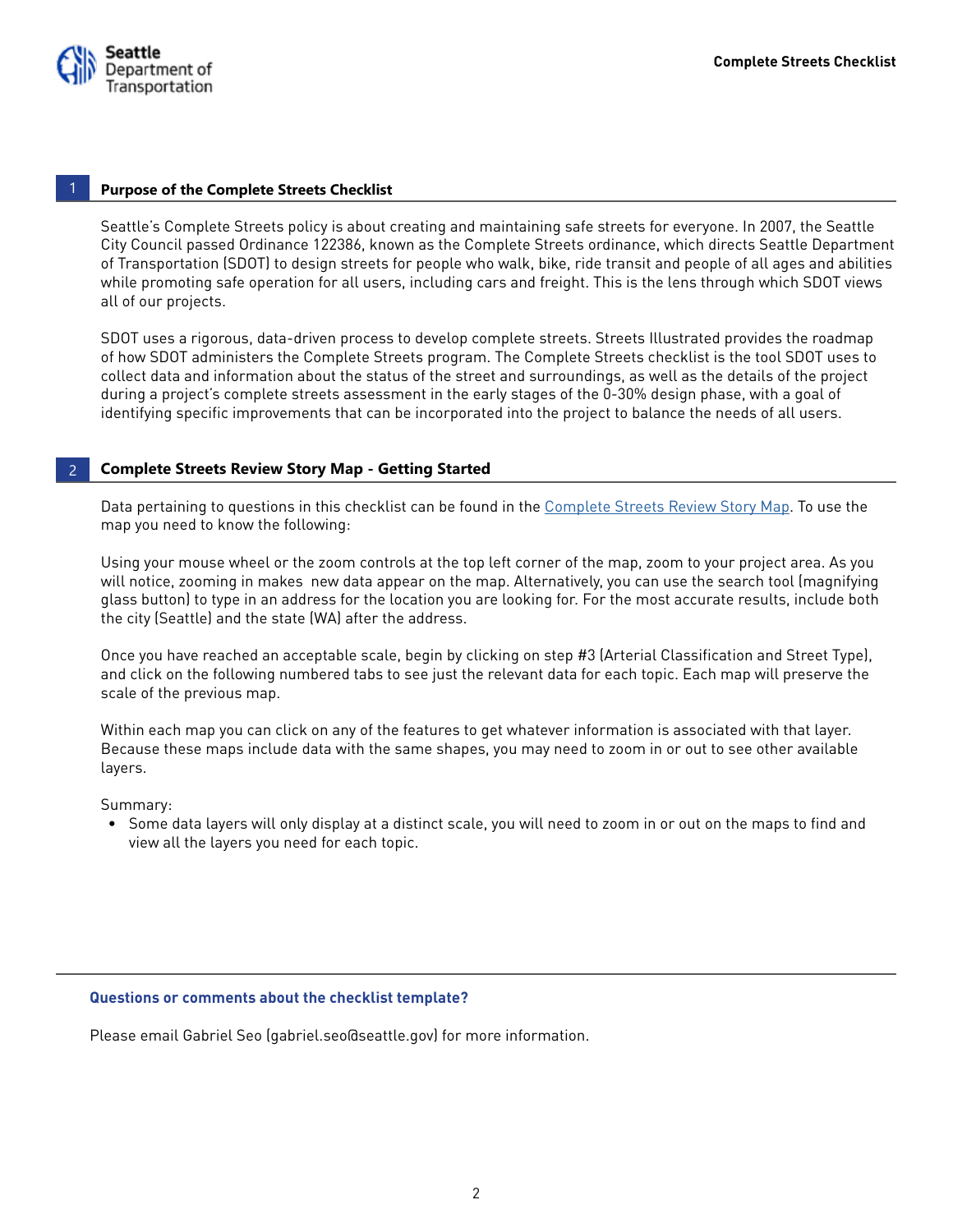

# **Project Coordination**

| 1. Review DOTMaps, the Complete Streets Review Story<br>Map and associated links. Are there any opportunities to                          | Describe final decision: |
|-------------------------------------------------------------------------------------------------------------------------------------------|--------------------------|
| coordinate with relevant City projects/initiatives within the<br>$\Box$ No<br>$\Box$ Yes<br>project area?                                 |                          |
| Discuss coordination opportunities and list contact information:                                                                          |                          |
|                                                                                                                                           |                          |
|                                                                                                                                           |                          |
|                                                                                                                                           |                          |
|                                                                                                                                           |                          |
|                                                                                                                                           |                          |
|                                                                                                                                           |                          |
|                                                                                                                                           |                          |
|                                                                                                                                           |                          |
|                                                                                                                                           |                          |
|                                                                                                                                           |                          |
|                                                                                                                                           |                          |
| 2. Are there any opportunities to coordinate with relevant<br>1 No<br><b>T</b> Yes<br>active private development within the project area? |                          |
|                                                                                                                                           |                          |
| Discuss private development coordination opportunities and contact                                                                        |                          |
| information:                                                                                                                              |                          |
|                                                                                                                                           |                          |
|                                                                                                                                           |                          |
|                                                                                                                                           |                          |
|                                                                                                                                           |                          |
|                                                                                                                                           |                          |
|                                                                                                                                           |                          |
|                                                                                                                                           |                          |
|                                                                                                                                           |                          |
|                                                                                                                                           |                          |
|                                                                                                                                           |                          |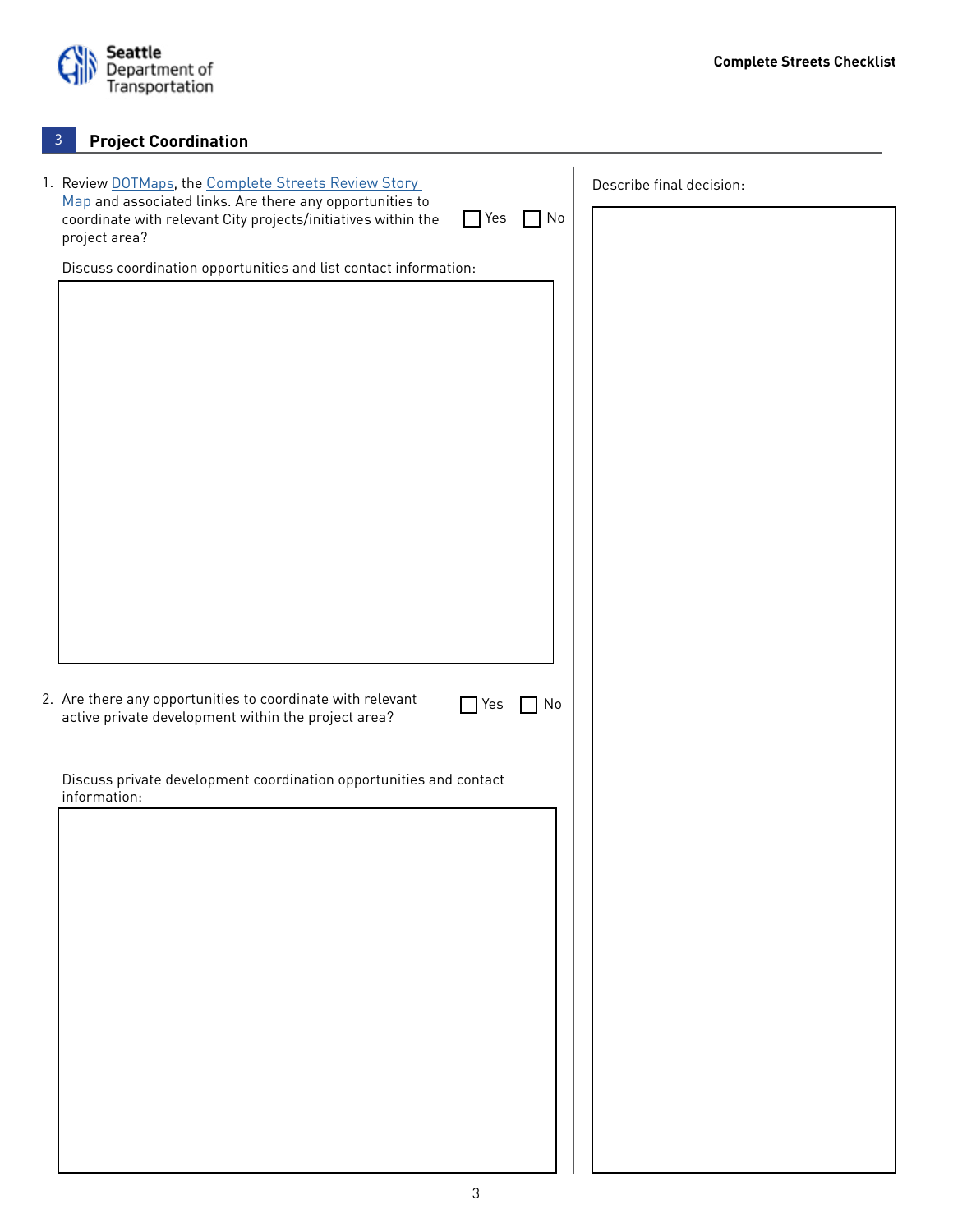

| 4             | <b>Street Classification &amp; Type</b> |                                                                  |                    |                                      |                       |  |
|---------------|-----------------------------------------|------------------------------------------------------------------|--------------------|--------------------------------------|-----------------------|--|
|               | Arterial Classification:                | Principal<br>Non-Arterial                                        | Minor<br>Boulevard | Collector<br><b>SFD Non-Arterial</b> |                       |  |
|               |                                         | If project area has multiple arterial classifications, describe: |                    |                                      |                       |  |
|               |                                         |                                                                  |                    |                                      |                       |  |
| Street Types: |                                         |                                                                  |                    |                                      | Other Facilities:     |  |
|               | Alley                                   |                                                                  | Neighborhood Yield |                                      | Trails                |  |
|               | Downtown                                |                                                                  | Parks Boulevard    |                                      | Unopened Right of Way |  |
|               | Downtown Neighborhood                   |                                                                  |                    | Urban Center Connector               | Non-SDOT Property     |  |
|               |                                         | Downtown Neighborhood Access                                     | Urban Village Main |                                      |                       |  |
|               | <b>Industrial Access</b>                |                                                                  |                    | Urban Village Neighborhood           |                       |  |
|               | Minor Industrial Access                 |                                                                  |                    | Urban Village Neighborhood Access    |                       |  |
|               | Neighborhood Corridor                   |                                                                  |                    |                                      |                       |  |
|               |                                         |                                                                  |                    |                                      |                       |  |

If project area has multiple street types, please list which segments per type:

ROW Width:

Describe relevant standards from **[Streets Illustrated](http://streetsillustrated.seattle.gov/)** and any [deviations](http://streetsillustrated.seattle.gov/navigating-the-process/deviation-process/) you'll be requesting: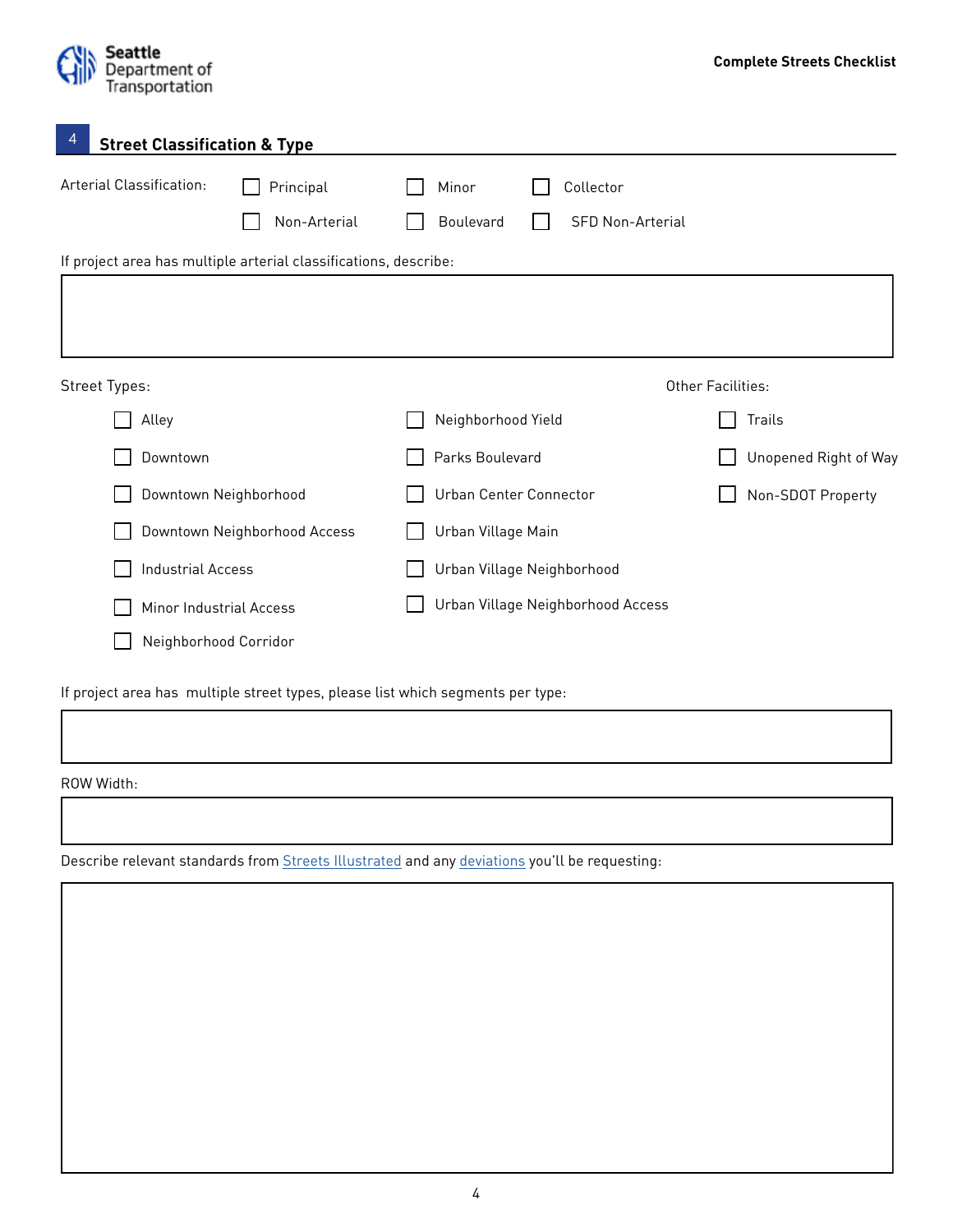

#### **Safety & Channelization** 5

| 1. | Posted Speed:                                                                                                                                                                                                                                                                                                        |                    | Describe recommendations: |
|----|----------------------------------------------------------------------------------------------------------------------------------------------------------------------------------------------------------------------------------------------------------------------------------------------------------------------|--------------------|---------------------------|
| 2. | 85th percentile speed (if available):                                                                                                                                                                                                                                                                                |                    |                           |
|    | Location, date collected:                                                                                                                                                                                                                                                                                            |                    |                           |
|    | a. Is the 85th percentile over posted speed?                                                                                                                                                                                                                                                                         | Yes<br>No          |                           |
|    | b. Are there high collision locations in the<br>project area?                                                                                                                                                                                                                                                        | Yes<br>No          |                           |
|    | c. Are there Bicycle and Pedestrian Safety<br>Analysis priority locations in the project areas?                                                                                                                                                                                                                      | <b>T</b> Yes<br>No |                           |
|    | d. Does the frequent Transit Network or RapidRide network operate in<br>the project area?                                                                                                                                                                                                                            | Yes<br>No          |                           |
|    | If Yes to a, b, or c contact Vision Zero to discuss traffic calming recom-<br>mendations. If yes to d. contact Transit and Mobility to discuss.                                                                                                                                                                      |                    |                           |
|    | 4. a. Average Weekday Traffic (AWDT):                                                                                                                                                                                                                                                                                |                    |                           |
|    | Location, date collected:                                                                                                                                                                                                                                                                                            |                    |                           |
|    | c. Average Weekday Traffic (AWDT):                                                                                                                                                                                                                                                                                   |                    |                           |
|    | Location, date collected:                                                                                                                                                                                                                                                                                            |                    |                           |
|    | b. Average Weekday Traffic (AWDT):                                                                                                                                                                                                                                                                                   |                    | Describe final decision:  |
|    | Location, date collected:                                                                                                                                                                                                                                                                                            |                    |                           |
|    | 5. Does the project area have 4 or more lanes?                                                                                                                                                                                                                                                                       | No<br>Yes          |                           |
|    | 6. If AWDT is less than 25K and lane configuration includes 4 or more<br>through lanes, contact Traffic Operations for review for potential<br>rechannelization. If along RapidRide (existing or future), Priority Bus<br>Network, or Frequent Transit Network include Transit and Mobility in<br>these discussions. |                    |                           |
|    | Should rechannelization be considered in the project scope?                                                                                                                                                                                                                                                          |                    |                           |
|    |                                                                                                                                                                                                                                                                                                                      |                    |                           |
|    |                                                                                                                                                                                                                                                                                                                      |                    |                           |
|    |                                                                                                                                                                                                                                                                                                                      |                    |                           |
|    |                                                                                                                                                                                                                                                                                                                      |                    |                           |
|    |                                                                                                                                                                                                                                                                                                                      |                    |                           |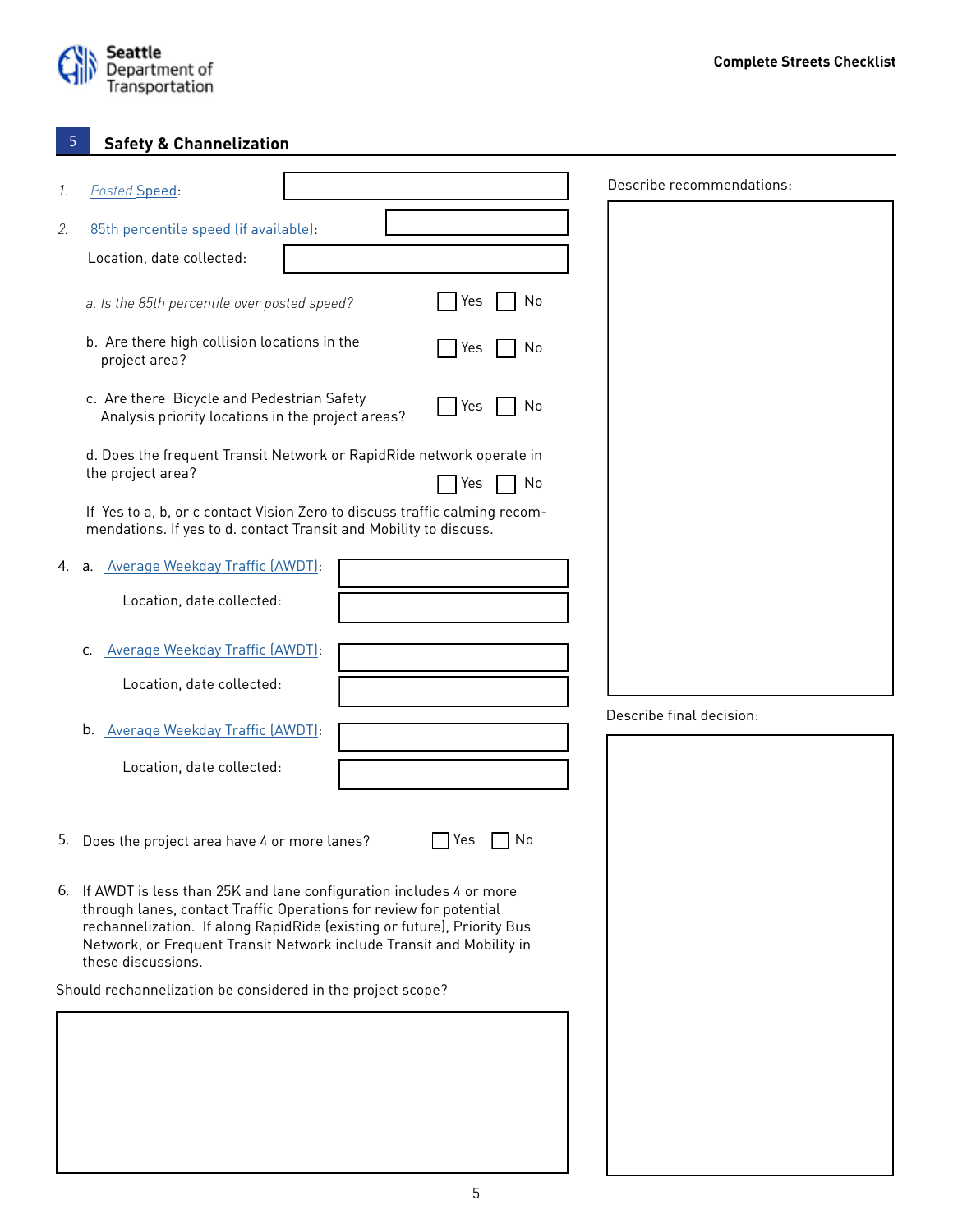

**Pavement Condition**

| 1. | Is the Pavement Condition Index 65 or below at<br>$\Box$ No<br>$\Box$ Yes<br>any point in the project area? | Please provide planning level cost estimates<br>for recommendations: |
|----|-------------------------------------------------------------------------------------------------------------|----------------------------------------------------------------------|
| 2. | Describe any visible areas of disrepair in the roadway:                                                     |                                                                      |
|    |                                                                                                             |                                                                      |
|    |                                                                                                             |                                                                      |
|    |                                                                                                             |                                                                      |
|    |                                                                                                             |                                                                      |
|    |                                                                                                             | Describe final decision:                                             |
| 4. | Describe any areaways in the project area:                                                                  |                                                                      |
|    |                                                                                                             |                                                                      |
|    |                                                                                                             |                                                                      |
|    |                                                                                                             |                                                                      |
|    |                                                                                                             |                                                                      |
|    | Describe recommendations:                                                                                   |                                                                      |
|    |                                                                                                             |                                                                      |
|    |                                                                                                             |                                                                      |
|    |                                                                                                             |                                                                      |
|    |                                                                                                             |                                                                      |
|    |                                                                                                             |                                                                      |
|    |                                                                                                             |                                                                      |
|    |                                                                                                             |                                                                      |
|    |                                                                                                             |                                                                      |
|    |                                                                                                             |                                                                      |
|    |                                                                                                             |                                                                      |
|    |                                                                                                             |                                                                      |
|    |                                                                                                             |                                                                      |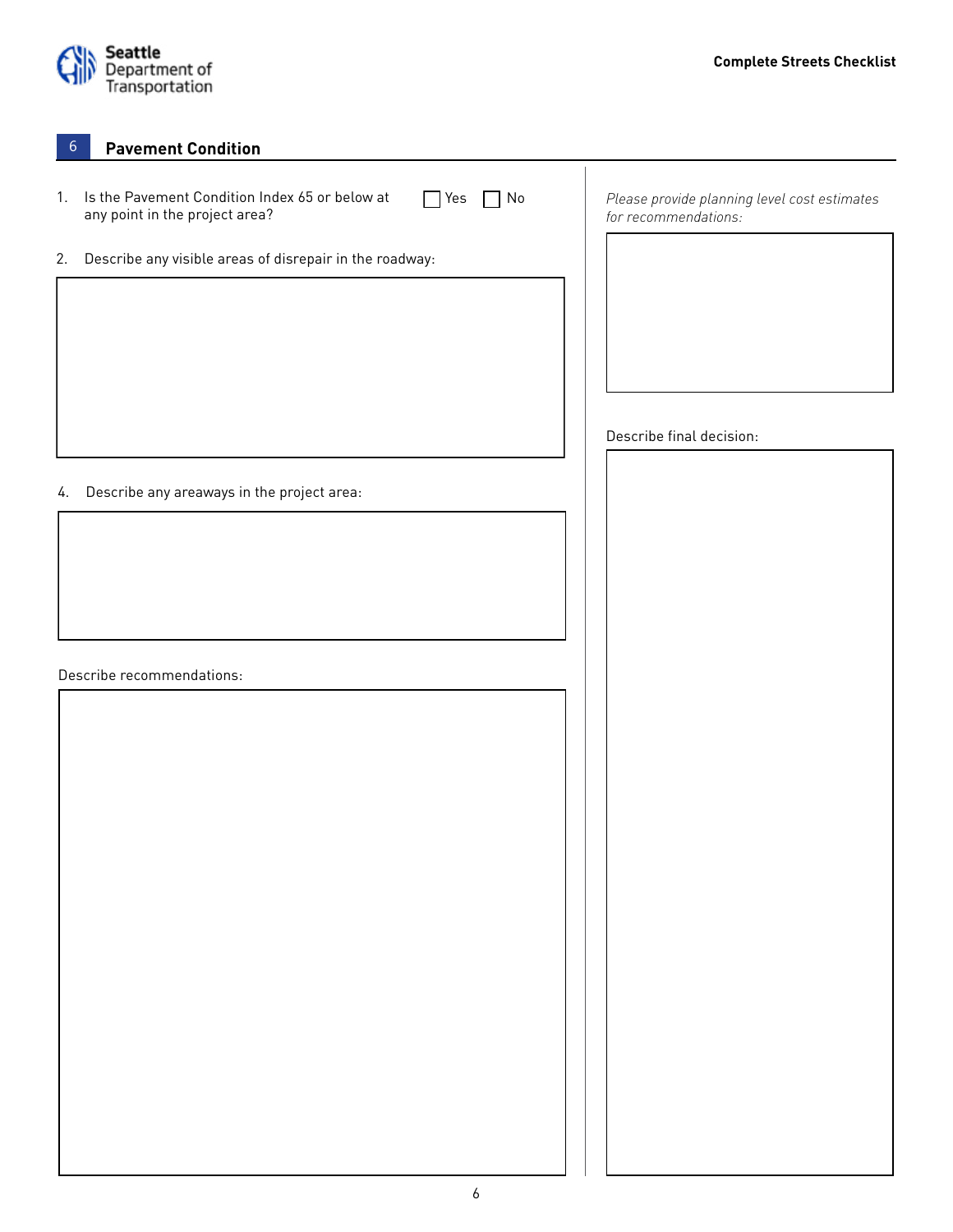

**Flex Lane / Curbspace**

| 1. | Will project change existing flex lane use(s)?<br>$\blacksquare$ Yes<br>$\Box$ No                                                       | Describe recommendations for flex lane: |
|----|-----------------------------------------------------------------------------------------------------------------------------------------|-----------------------------------------|
| 2. | If No, skip to #7.<br>If known, describe proposed changes:<br>Describe existing flex zone use(s) (e.g., loading zones) in project area: |                                         |
|    |                                                                                                                                         |                                         |
| 3. | Describe adjacent land use(s) that utilize the flex lane:                                                                               |                                         |
|    | Residential<br>Commercial + Mixed Use<br>Industrial                                                                                     |                                         |
| 4. | Describe ROW Allocation Framework prioritized functions for the flex<br>lane for specified land use(s) in your project area:            |                                         |
|    |                                                                                                                                         | Describe final decisions:               |
| 5. | What is the utilization of existing parking (e.g., peak parking occupancy)?                                                             |                                         |
| 6. | How can flex lane functions be met nearby or off-street?                                                                                |                                         |
| 7. | Will any existing accessible parking spaces be<br>Yes<br>No<br>impacted?                                                                |                                         |
| 8. | How many accessible on-street parking spaces is your project required<br>to install? [per Streets Illustrated section 3.13]             |                                         |
|    |                                                                                                                                         |                                         |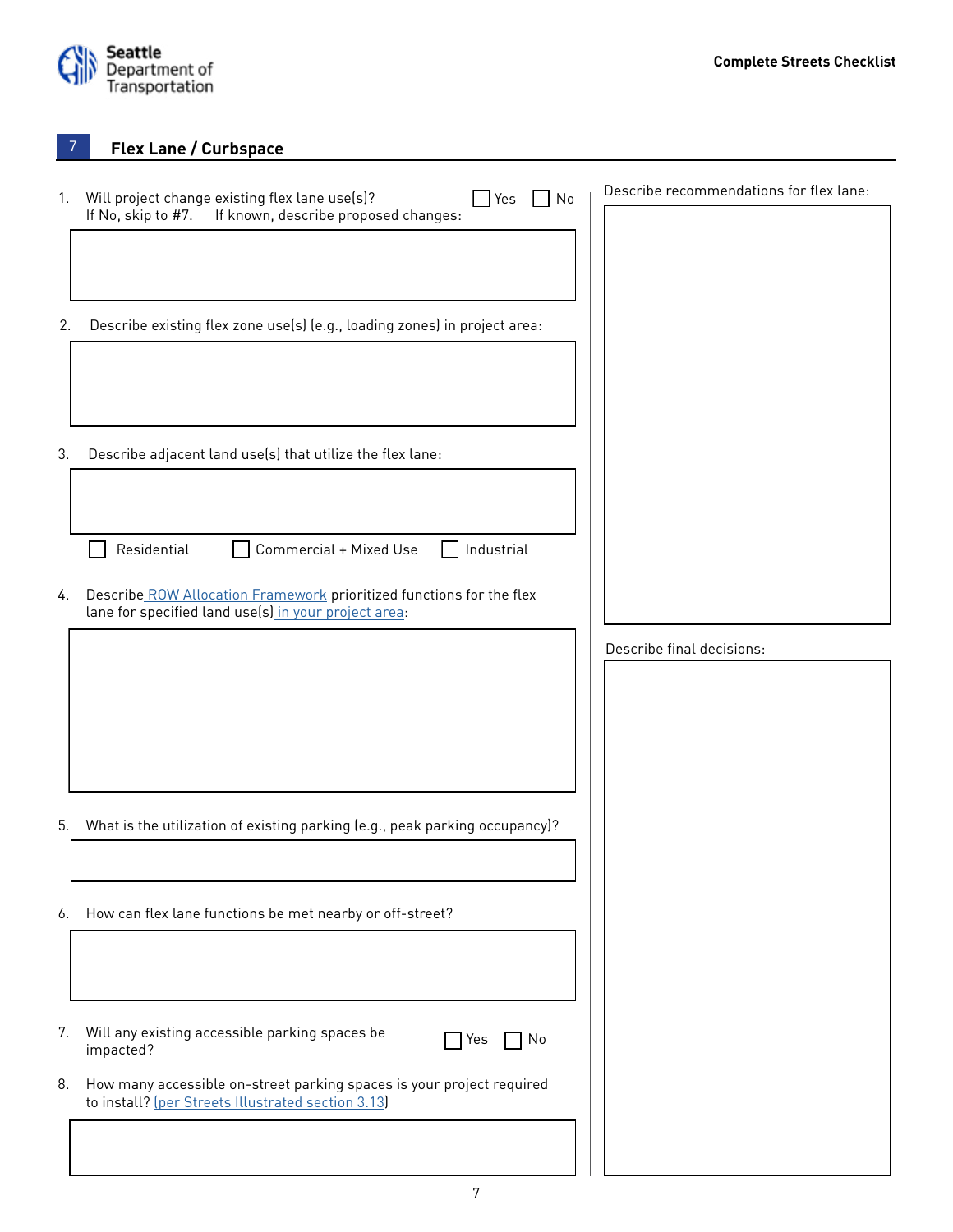

#### **Signals & Intelligent Transportation Systems (ITS)**  8

| 1. Does the project include or impact traffic signals that are on the left-turn                                                                         | Describe recommendations:                     |
|---------------------------------------------------------------------------------------------------------------------------------------------------------|-----------------------------------------------|
| Signal List, the High Priority (new) Signal List, or the Major Maintenance<br>(rebuild) List?                                                           |                                               |
|                                                                                                                                                         |                                               |
|                                                                                                                                                         |                                               |
|                                                                                                                                                         |                                               |
|                                                                                                                                                         |                                               |
| 2. Is a full signal warranted in the project area?<br>$\neg$ No<br>Yes<br>If yes, consult with signal design manager<br>about opportunities to upgrade. |                                               |
| 3. Does the project area include any signals with a Condition Index read as<br>the worst 10% of all signals?                                            |                                               |
|                                                                                                                                                         |                                               |
|                                                                                                                                                         | Please provide planning level cost estimates: |
|                                                                                                                                                         |                                               |
| 4. Is the project on the ITS Key Arterial Network?<br>$\Box$ No<br>$\Box$ Yes                                                                           |                                               |
| If so, list segments:                                                                                                                                   |                                               |
|                                                                                                                                                         | Describe final decisions:                     |
|                                                                                                                                                         |                                               |
|                                                                                                                                                         |                                               |
|                                                                                                                                                         |                                               |
|                                                                                                                                                         |                                               |
|                                                                                                                                                         |                                               |
|                                                                                                                                                         |                                               |
|                                                                                                                                                         |                                               |
|                                                                                                                                                         |                                               |
|                                                                                                                                                         |                                               |
|                                                                                                                                                         |                                               |
|                                                                                                                                                         |                                               |
|                                                                                                                                                         |                                               |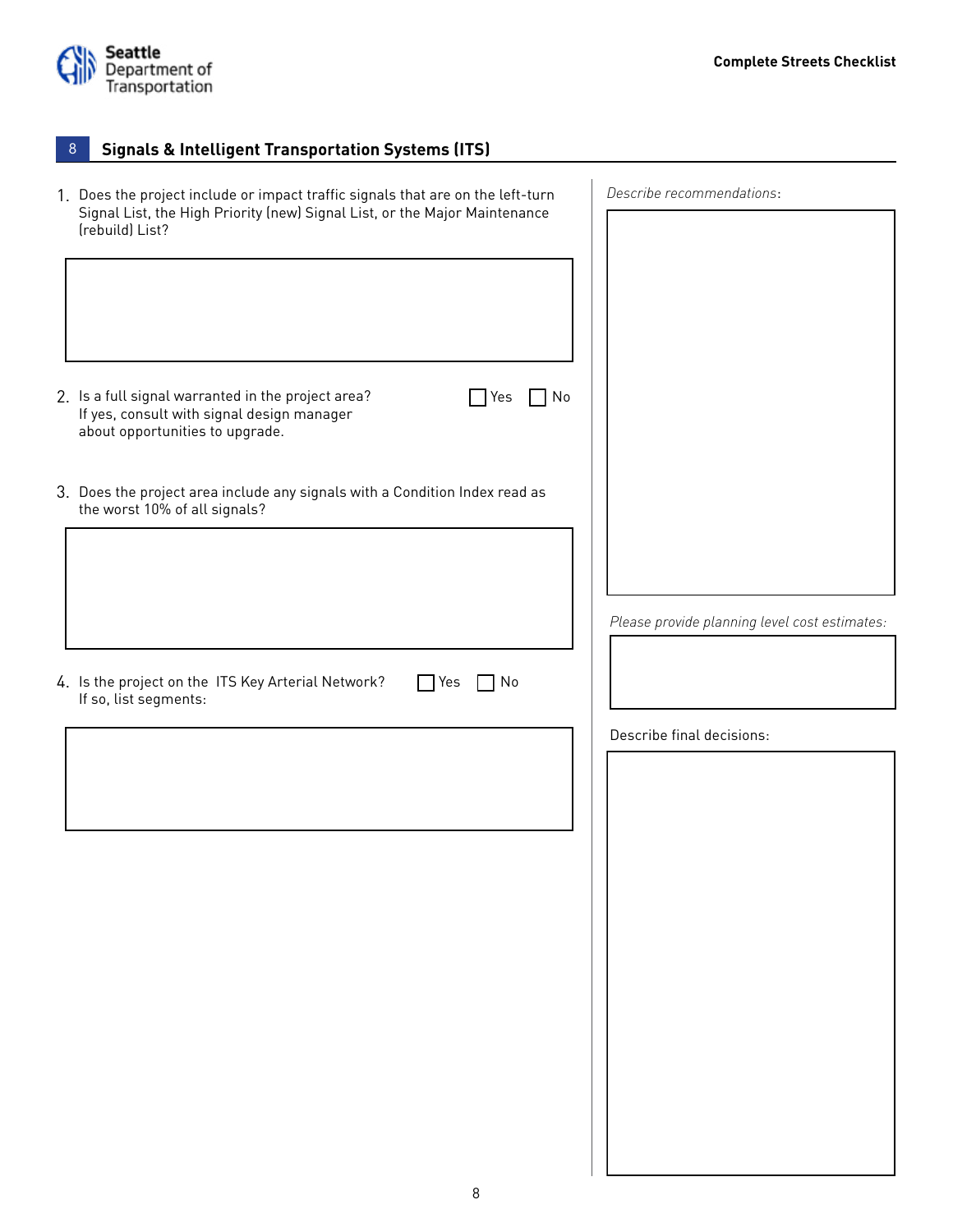

**Pedestrian Infrastructure**

| 1. | Is sidewalk repair needed in the project area?<br>If yes, contact the Sidewalk Safety Repair Program<br>(SSRP) Manager.          | Yes        | No                   | Describe recommendations:                     |
|----|----------------------------------------------------------------------------------------------------------------------------------|------------|----------------------|-----------------------------------------------|
| 2. | Will sidewalk repair impact trees?<br>If yes, summarize recommendations from Urban Forestry:                                     | Yes        | No<br>$\blacksquare$ |                                               |
|    |                                                                                                                                  |            |                      |                                               |
|    |                                                                                                                                  |            |                      |                                               |
|    |                                                                                                                                  |            |                      |                                               |
| 3. | Are there missing sidewalks in the project area?<br>If yes, contact the PMP Implementation Coordinator                           | Yes        | No                   |                                               |
| 4. | Are there missing curb ramps or tactile pads in the proj-<br>ect area?                                                           | Yes        | No.                  |                                               |
|    | If yes, contact ADA Program Manager                                                                                              |            |                      |                                               |
| 5. | Are there Accessible Pedestrian Signal requests in the<br>project area? If yes, contact ADA Program Manager                      | Yes        | No                   |                                               |
| 6. | Is the project within a 20mph school zone or at a school<br>crosswalk? If yes, contact SRTS Program Manager                      | Yes        | No                   |                                               |
| 7. | Are there tier 1 or tier 2 signalized intersections in the<br>project area? If yes, contact Pedestrian Crossing Lead             | $\Box$ Yes | No                   | Please provide planning level cost estimates: |
| 8. | Are there tier 1 or tier 2 <i>unsignalized</i> intersections in<br>the project area? If yes, contact Pedestrian Crossing<br>Lead | Yes        | No                   |                                               |
|    | Describe tier 1 and tier 2 signalized & unsignalized<br>recommendations:                                                         |            |                      | Describe final decisions:                     |
|    |                                                                                                                                  |            |                      |                                               |
|    |                                                                                                                                  |            |                      |                                               |
|    |                                                                                                                                  |            |                      |                                               |
| 9. | Describe any adverse impacts to pedestrian travel triggered by your proj-<br>ect (e.g., removal of a pedestrian buffer):         |            |                      |                                               |
|    |                                                                                                                                  |            |                      |                                               |
|    |                                                                                                                                  |            |                      |                                               |
|    |                                                                                                                                  |            |                      |                                               |
|    |                                                                                                                                  |            |                      |                                               |
|    |                                                                                                                                  |            |                      |                                               |
|    |                                                                                                                                  |            |                      |                                               |
|    |                                                                                                                                  |            |                      |                                               |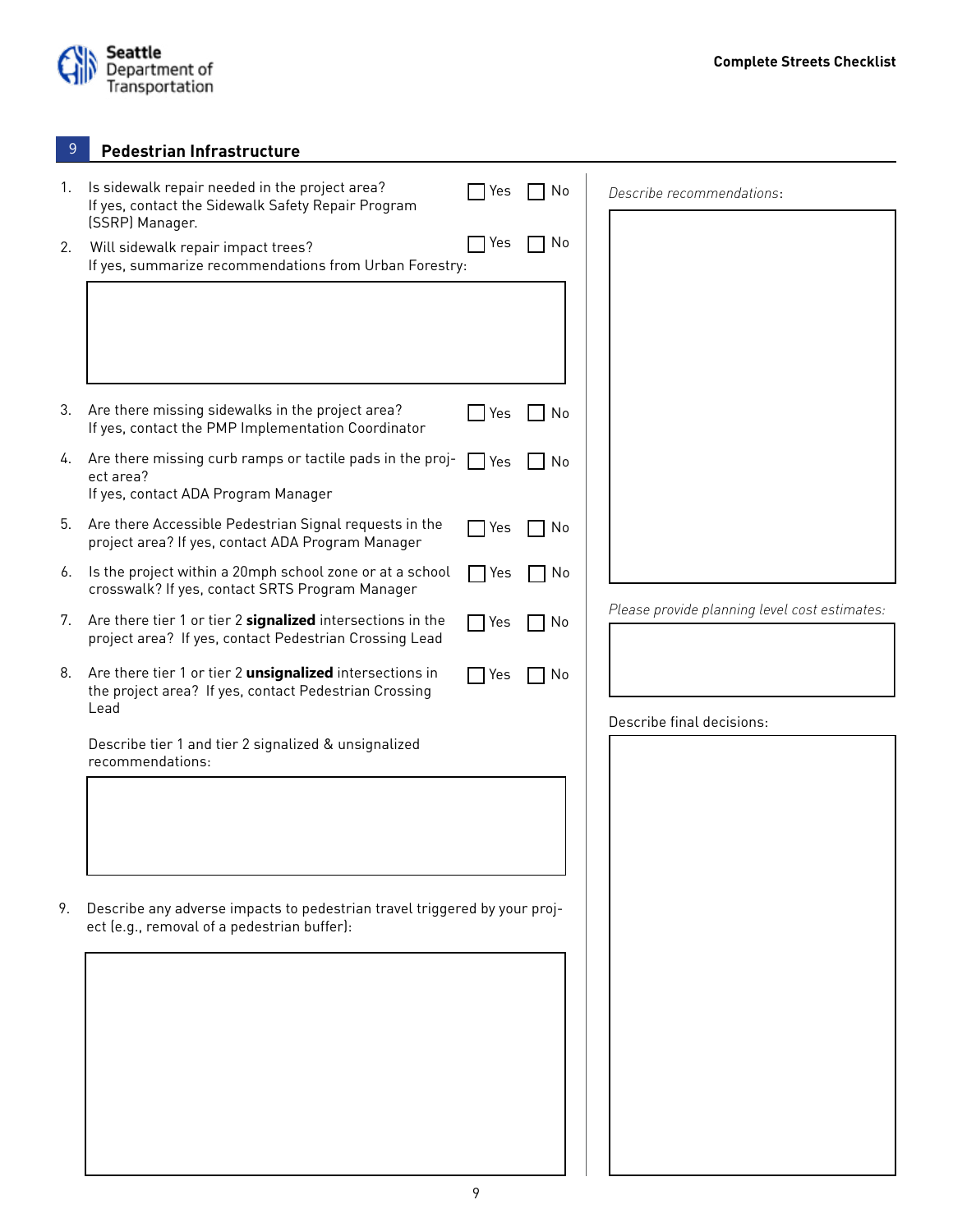

#### **Bicycle Infrastructure** 10

|    |                                                                                                                                                                                                |            |           | Describe recommendations:                     |  |
|----|------------------------------------------------------------------------------------------------------------------------------------------------------------------------------------------------|------------|-----------|-----------------------------------------------|--|
| 1. | Does the project area contain locations on the<br>Recommended Bicycle Network?                                                                                                                 | Yes        | No        |                                               |  |
| 2. | Is there an existing bike facility?<br>If yes, list street segments:                                                                                                                           | <b>Yes</b> | 7 No      |                                               |  |
|    |                                                                                                                                                                                                |            |           |                                               |  |
|    |                                                                                                                                                                                                |            |           |                                               |  |
| 3. | Do facilities in the project area meet the existing<br><b>Bike Master Plan (BMP)</b> designation?                                                                                              | Yes        | $\Box$ No |                                               |  |
|    | If existing facilities do not meet BMP designation, review Streets Illustrated<br>for bicycle design guidance and consult with BMP Coordinator about<br>opportunity to upgrade the facilities. |            |           |                                               |  |
| 4. | Describe any adverse impacts to bicycle travel triggered by your project<br>(e.g., bike lane closure during construction, pavement seam in bike lane.<br>etc):                                 |            |           |                                               |  |
|    |                                                                                                                                                                                                |            |           | Please provide planning level cost estimates: |  |
|    |                                                                                                                                                                                                |            |           |                                               |  |
|    |                                                                                                                                                                                                |            |           |                                               |  |
|    |                                                                                                                                                                                                |            |           |                                               |  |
|    |                                                                                                                                                                                                |            |           | Describe final decision:                      |  |
|    |                                                                                                                                                                                                |            |           |                                               |  |
|    |                                                                                                                                                                                                |            |           |                                               |  |
|    |                                                                                                                                                                                                |            |           |                                               |  |
|    |                                                                                                                                                                                                |            |           |                                               |  |
|    |                                                                                                                                                                                                |            |           |                                               |  |
|    |                                                                                                                                                                                                |            |           |                                               |  |
|    |                                                                                                                                                                                                |            |           |                                               |  |
|    |                                                                                                                                                                                                |            |           |                                               |  |
|    |                                                                                                                                                                                                |            |           |                                               |  |
|    |                                                                                                                                                                                                |            |           |                                               |  |
|    |                                                                                                                                                                                                |            |           |                                               |  |
|    |                                                                                                                                                                                                |            |           |                                               |  |
|    |                                                                                                                                                                                                |            |           |                                               |  |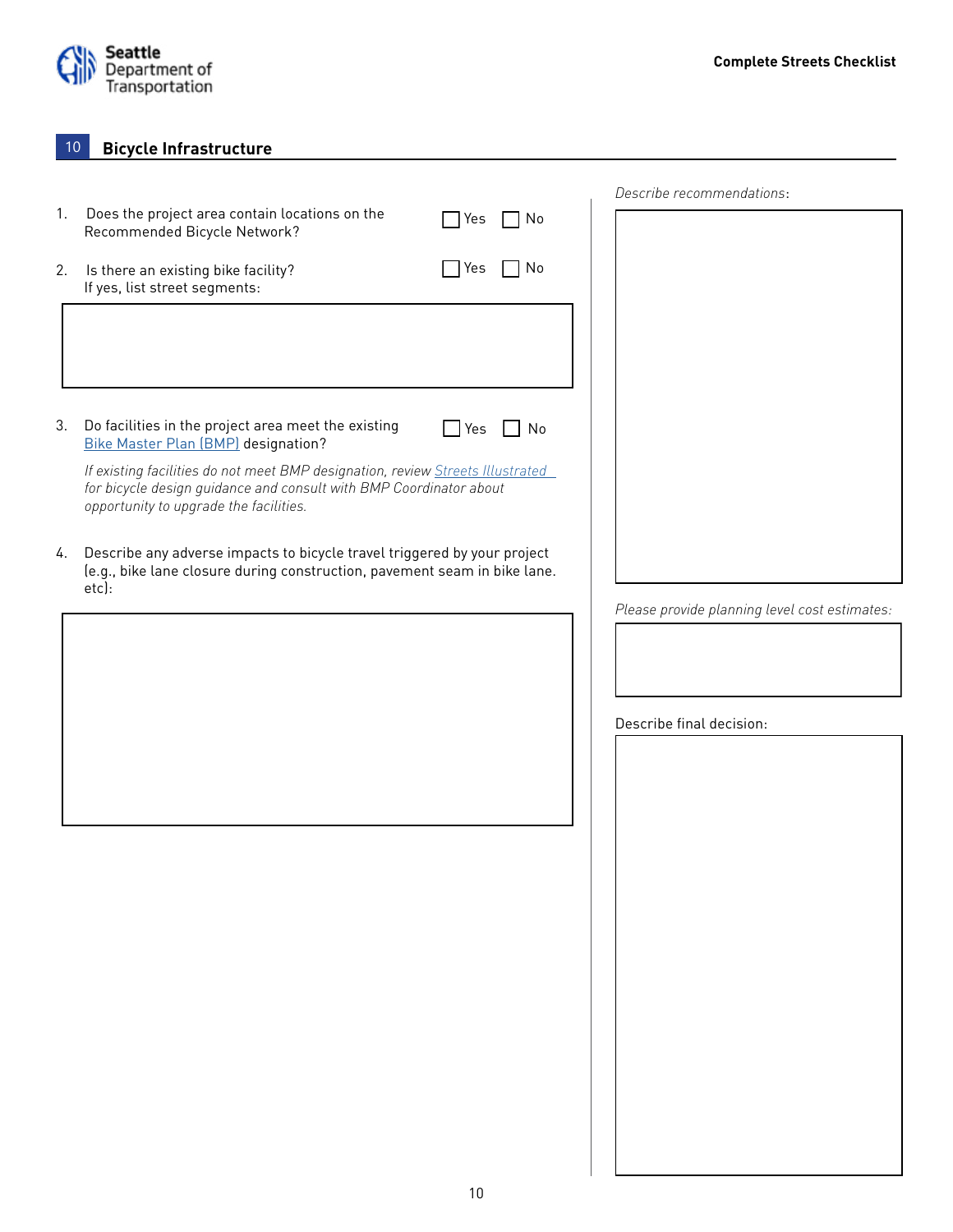

 $\mathbf{I}$ 

**Transit Infrastructure**

| 1. | Is there a bus route/bus stop/bus layover within the                                                                                                                                                                                                                                                                                        | Describe recommendations:                     |
|----|---------------------------------------------------------------------------------------------------------------------------------------------------------------------------------------------------------------------------------------------------------------------------------------------------------------------------------------------|-----------------------------------------------|
|    | Yes<br>l No<br>project area?                                                                                                                                                                                                                                                                                                                |                                               |
|    | If Yes, describe and consult Streets Illustrated for transit<br>design standards. List them here.                                                                                                                                                                                                                                           |                                               |
|    |                                                                                                                                                                                                                                                                                                                                             |                                               |
| 2. | Is there a RapidRide (existing or future), Priority Bus<br>$\sqcap$ Yes<br>No<br>Network, or Frequent Bus Network route within the<br>project area?                                                                                                                                                                                         |                                               |
|    | If Yes, describe which bus routes and type of<br>overlap. Consult Transit Master Plan for investment<br>recommendations. List recommendations here and<br>consult with the Transit and Mobility group.                                                                                                                                      |                                               |
|    |                                                                                                                                                                                                                                                                                                                                             |                                               |
|    |                                                                                                                                                                                                                                                                                                                                             | Please provide planning level cost estimates: |
|    |                                                                                                                                                                                                                                                                                                                                             |                                               |
| 3. | Is there overhead catenary wire for trolley buses within<br>$\sqsupset$ Yes<br>No<br>the project area?                                                                                                                                                                                                                                      |                                               |
|    | Is a change to channelization proposed with this<br>Yes<br>No<br>project?                                                                                                                                                                                                                                                                   | Describe final decision:                      |
|    | If Yes to either of the above, describe and consult with<br>the Transit and Mobility group who will connect you with<br>the appropriate Metro contact, if necessary.                                                                                                                                                                        |                                               |
| 4. | Are there transit stops in the project area more than<br>Yes<br>No<br>500 ft from a controlled crossing in the project area?<br>Is there an opportunity to consolidate bus stops? List<br>recommendations here and consult with the Transit and<br>Mobility group who will connect you with the appropriate<br>Metro contact, if necessary. |                                               |
| 5. | Describe any adverse impacts to transit operations triggered by your<br>project (e.g., any anticipated operational impacts to bus travel times,<br>rechannelization, bus stop impacts etc.)                                                                                                                                                 |                                               |
|    |                                                                                                                                                                                                                                                                                                                                             |                                               |
|    |                                                                                                                                                                                                                                                                                                                                             |                                               |
|    |                                                                                                                                                                                                                                                                                                                                             |                                               |
|    |                                                                                                                                                                                                                                                                                                                                             |                                               |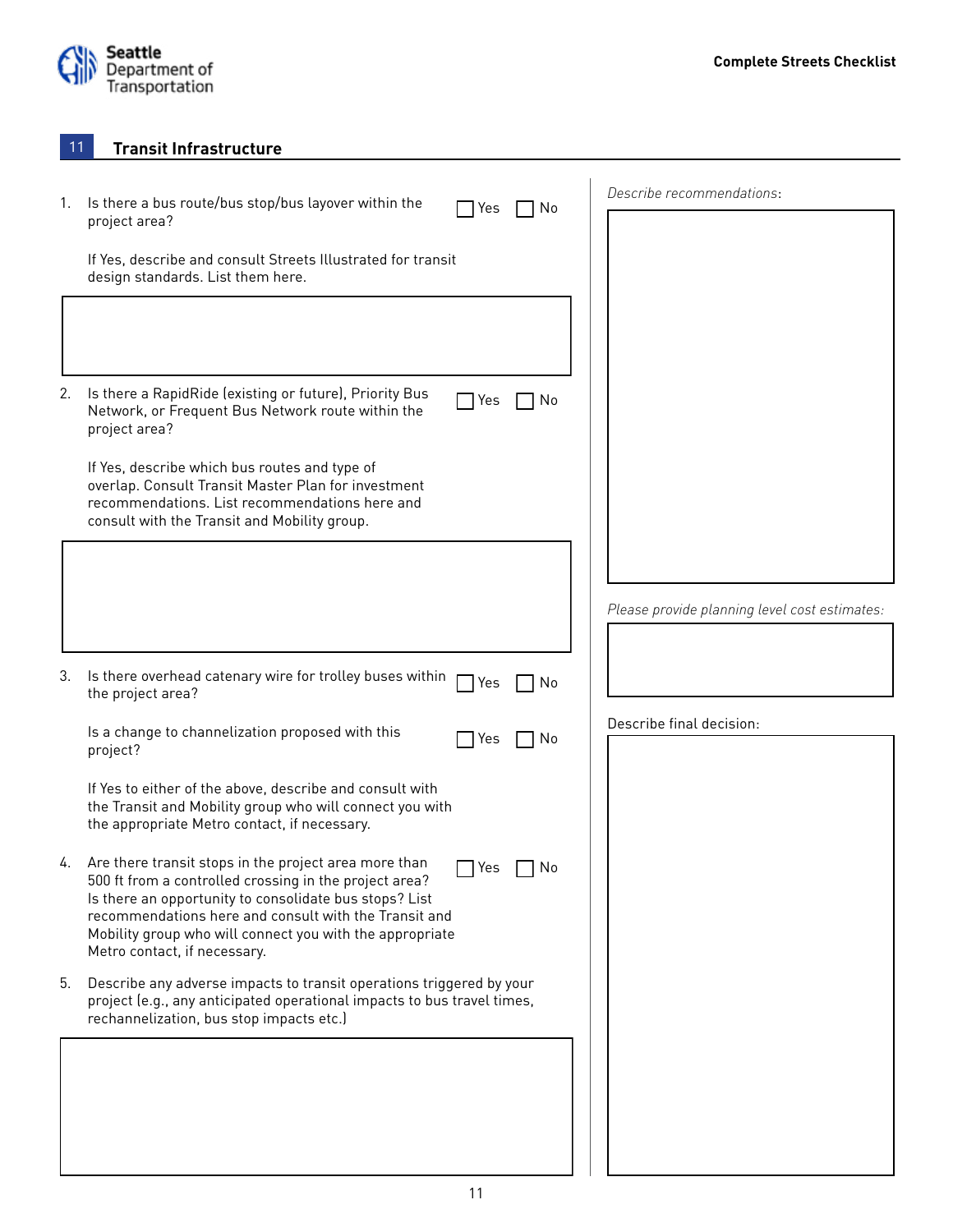

#### **Freight Infrastructure** 12

| 1. | Is the project on the Recommended Freight Network? <sup>Nes</sup>                                                                         |            | $\Box$ No | Describe recommendations:                     |
|----|-------------------------------------------------------------------------------------------------------------------------------------------|------------|-----------|-----------------------------------------------|
|    | Major Truck Street<br><b>Limited Access Street</b><br>Over-Legal Route<br>Minor Truck Street<br>First / Last Mile Connector<br>Heavy Haul |            |           |                                               |
| 2. | Does project area meet curb radius and<br>clearance standards?                                                                            | $\Box$ Yes | $\Box$ No |                                               |
| 3. | Are there identified freight projects in project area?<br><b>Freight Master Plan (FMP)</b>                                                | $\Box$ Yes | $\Box$ No |                                               |
| 4. | Is this project in the downtown traffic control zone?                                                                                     | $\Box$ Yes | $\Box$ No |                                               |
|    |                                                                                                                                           |            |           |                                               |
|    |                                                                                                                                           |            |           | Please provide planning level cost estimates: |
|    |                                                                                                                                           |            |           |                                               |
|    |                                                                                                                                           |            |           | Describe final decision:                      |
|    |                                                                                                                                           |            |           |                                               |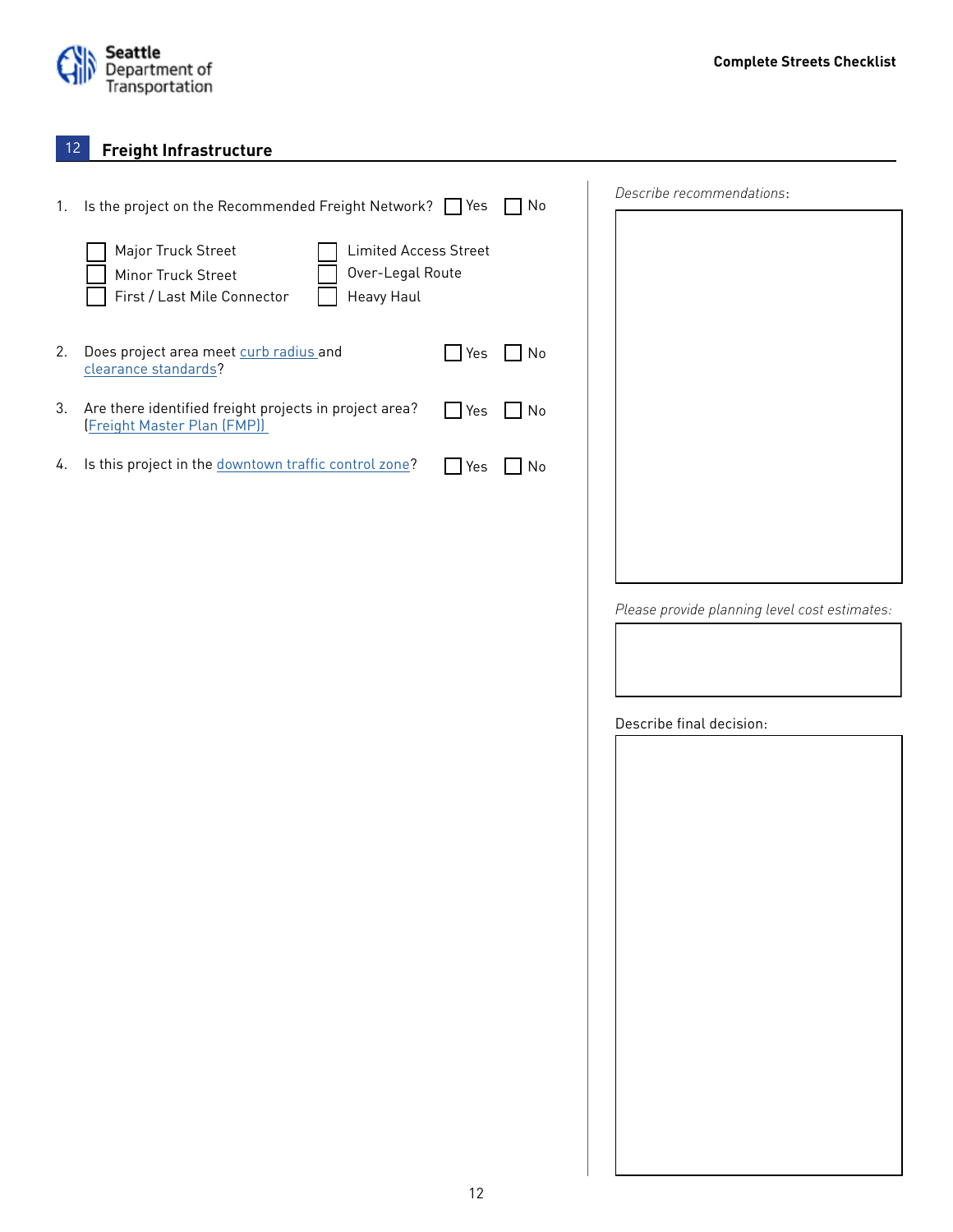

#### **Urban Forestry** 13

| 1. | Describe any existing <i>urban forestry</i> assets within the project limits that                                |               |             | Describe recommendations:                     |
|----|------------------------------------------------------------------------------------------------------------------|---------------|-------------|-----------------------------------------------|
|    | need to be protected during construction:                                                                        |               |             |                                               |
|    |                                                                                                                  |               |             |                                               |
|    |                                                                                                                  |               |             |                                               |
|    |                                                                                                                  |               |             |                                               |
|    |                                                                                                                  |               |             |                                               |
|    |                                                                                                                  |               |             |                                               |
|    |                                                                                                                  |               |             |                                               |
|    |                                                                                                                  |               |             |                                               |
|    |                                                                                                                  |               |             |                                               |
|    |                                                                                                                  |               |             |                                               |
|    |                                                                                                                  |               |             |                                               |
|    | 2. Are there Heritage Trees in the project area?                                                                 | Yes           | No          |                                               |
|    | 3. Does your project propose planting trees or expanding                                                         |               |             | Please provide planning level cost estimates: |
|    | the ground plane landscape?                                                                                      | Yes           | $\sqcap$ No |                                               |
| 4. | Will there be ground cover that requires                                                                         |               |             |                                               |
|    | maintenance or pruning?                                                                                          | Yes           | ∩ No        |                                               |
| 5. | Will sidewalk infrastructure be impacted<br>(e.g. narrowing of sidewalks, sawcuting etc.)?                       | $\bigcap$ Yes | $\sqcap$ No | Describe final decision:                      |
|    |                                                                                                                  |               |             |                                               |
|    | If yes, contact the Sidewalk Safety Repair Program<br>(SSRP) Manager and summarize recommendations<br>from SSRP: |               |             |                                               |
|    |                                                                                                                  |               |             |                                               |
|    |                                                                                                                  |               |             |                                               |
|    |                                                                                                                  |               |             |                                               |
|    |                                                                                                                  |               |             |                                               |
|    |                                                                                                                  |               |             |                                               |
|    |                                                                                                                  |               |             |                                               |
|    |                                                                                                                  |               |             |                                               |
|    |                                                                                                                  |               |             |                                               |
|    |                                                                                                                  |               |             |                                               |
|    |                                                                                                                  |               |             |                                               |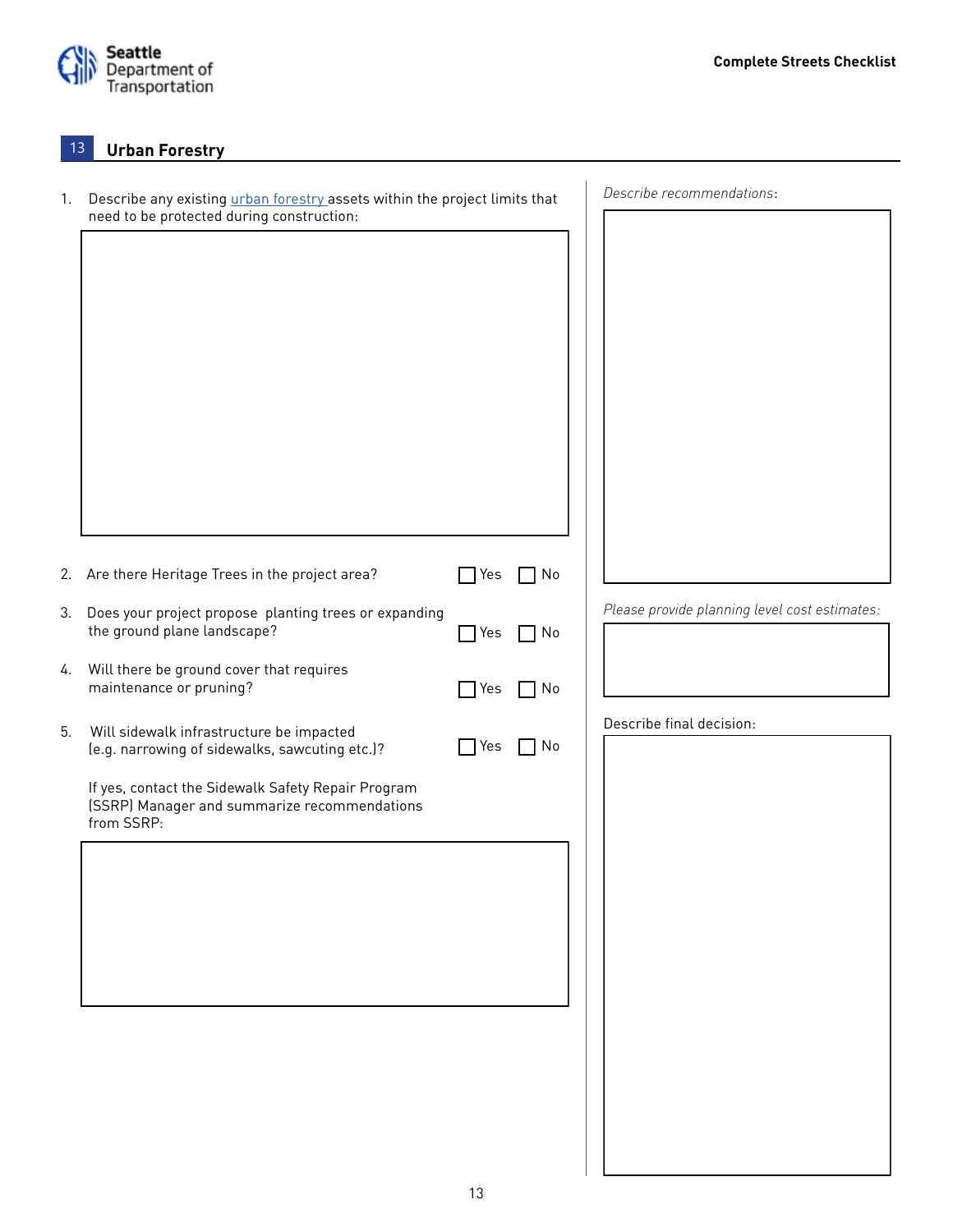

| 14 | <b>Urban Design and Planning</b>                                                                                                                                                                                                                                                                |       |    |                                               |  |
|----|-------------------------------------------------------------------------------------------------------------------------------------------------------------------------------------------------------------------------------------------------------------------------------------------------|-------|----|-----------------------------------------------|--|
| 1. | Is there a Street Design Concept Plan for the project<br>area?                                                                                                                                                                                                                                  | Yes   | No | Describe recommendations:                     |  |
| 2. | List any plan(s) that overlap with project area (and<br>relevant plan boundaries):                                                                                                                                                                                                              |       |    |                                               |  |
|    |                                                                                                                                                                                                                                                                                                 |       |    |                                               |  |
|    |                                                                                                                                                                                                                                                                                                 |       |    |                                               |  |
|    |                                                                                                                                                                                                                                                                                                 |       |    |                                               |  |
| 3. | Have other urban design or transportation plans<br>been completed, or are draft plans in progress,<br>within project area (including plans from other<br>City departments)?                                                                                                                     | Yes   | No |                                               |  |
| 4. | Is there an opportunity to add pedestrian lighting in the<br>project area?                                                                                                                                                                                                                      | Yes   | No |                                               |  |
| 5. | Is your project within the Age-Friendly Prioritization<br>Area?                                                                                                                                                                                                                                 | l Yes | No | Please provide planning level cost estimates: |  |
|    | If yes, please contact Urban Design Program<br>Coordinator, Policy and Planning to discuss                                                                                                                                                                                                      |       |    |                                               |  |
|    | opportunities for incorporating Age-Friendly Street<br>Design elements.                                                                                                                                                                                                                         |       |    | Describe final decision:                      |  |
|    | The Age-Friendly Street Design elements may include:                                                                                                                                                                                                                                            |       |    |                                               |  |
|    | • Seating<br>• Public Toilets<br>· Hill Climb Assists<br>• Weather Protection<br>• Wayfinding<br>• Transit Amenities                                                                                                                                                                            |       |    |                                               |  |
| 6. | Is your project likely to include any departure from<br>Streets Illustrated design standards and/or Best<br>Management Practice e.g. two-way PBLs, interim<br>design treatments - flexible delineators and paint<br>striping for bike lanes, curb bulbs, alternative sidewalk<br>designs, etc.? | 7 Yes | No |                                               |  |
|    | If yes, please contact Urban Design Program<br>Coordinator, Policy and Planning.                                                                                                                                                                                                                |       |    |                                               |  |
|    |                                                                                                                                                                                                                                                                                                 |       |    |                                               |  |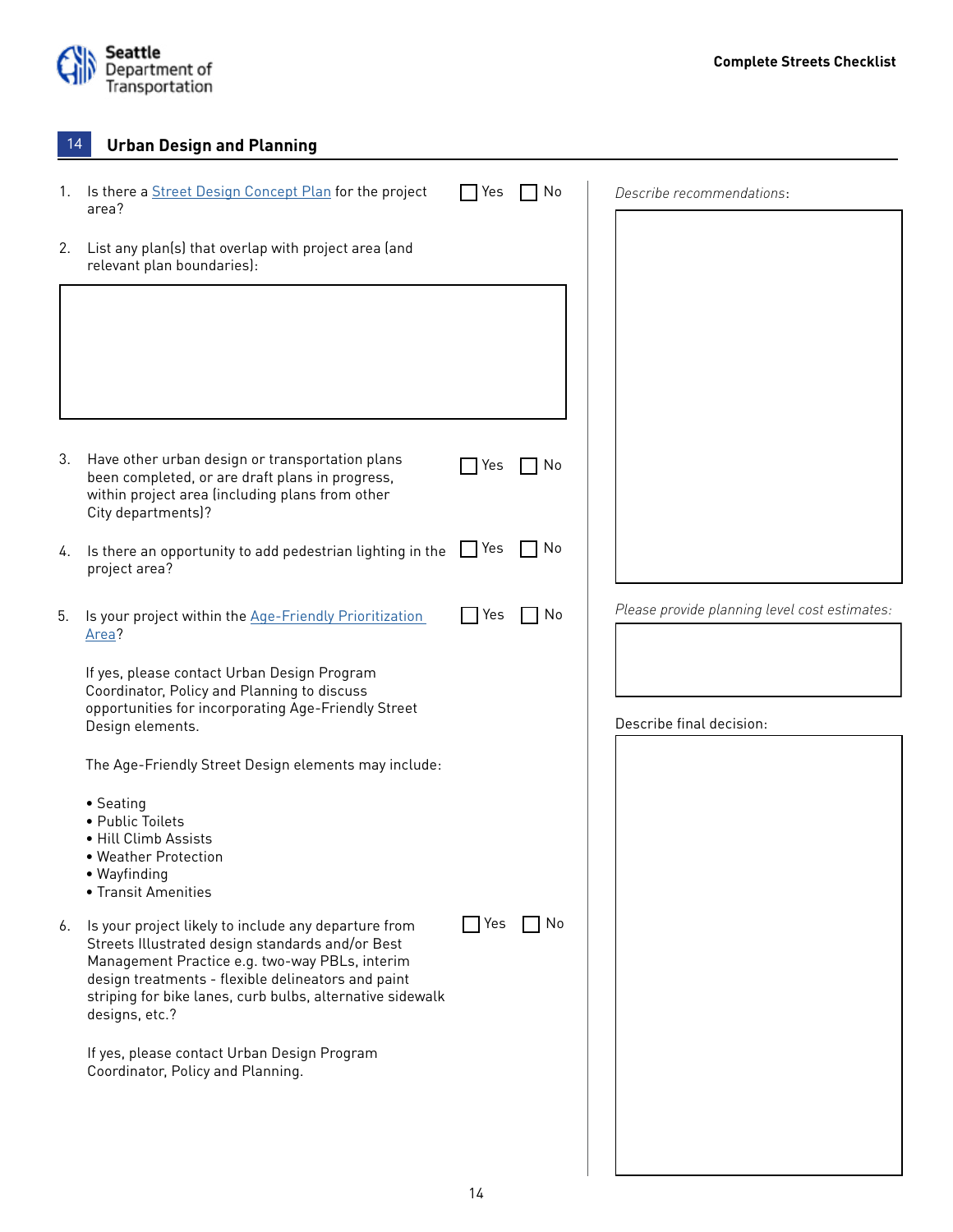

|    | 15  | <b>On-Site Stormwater Management</b>                                                                                                                                                                                                  |     |    |                                               |
|----|-----|---------------------------------------------------------------------------------------------------------------------------------------------------------------------------------------------------------------------------------------|-----|----|-----------------------------------------------|
| 1. |     | Does your project create or replace 2,000 SF of hard<br>surface, or disturbing 7,000 SF of land?<br>If yes to either, do an early draft of drainage memo to<br>better understand requirements                                         | Yes | No | Describe recommendations:                     |
|    |     | If no, skip to item 3.                                                                                                                                                                                                                |     |    |                                               |
| 2. |     | Have the minimum requirements of the 2016<br>Stormwater Code been evaluated?                                                                                                                                                          | Yes | No |                                               |
|    | i.  | Is this project in an area identified as<br>suitable for infiltrating GSI approaches<br>(per SPU GIS data), including permeable<br>pavement options?                                                                                  | Yes | No |                                               |
|    |     | ii. Does project area require infiltration investigation?<br>If investigation has been done, include findings in<br>description of BMPs below                                                                                         | Yes | No |                                               |
|    |     | iii. Are there opportunities in the project limits to<br>accomodate On-Site Stormwater Mangement BMPs?                                                                                                                                | Yes | No |                                               |
|    | IV. | Is there an opportunity to remove impervious<br>surface as part of this project in accordance<br>with the 2013 Executive Order which urges all<br>City departments to incorporate natural drainage<br>features into capital projects? | Yes | No | Please provide planning level cost estimates: |
|    |     | Please describe opportunities:                                                                                                                                                                                                        |     |    | Describe final decision:                      |
|    |     | Please provide rough cost estimates:                                                                                                                                                                                                  |     |    |                                               |
|    |     |                                                                                                                                                                                                                                       |     |    |                                               |
| 3. |     | Is this project on a street identified as potentially eligible<br>for SPU partnership opportunities (per SPU GIS data)?                                                                                                               | Yes | No |                                               |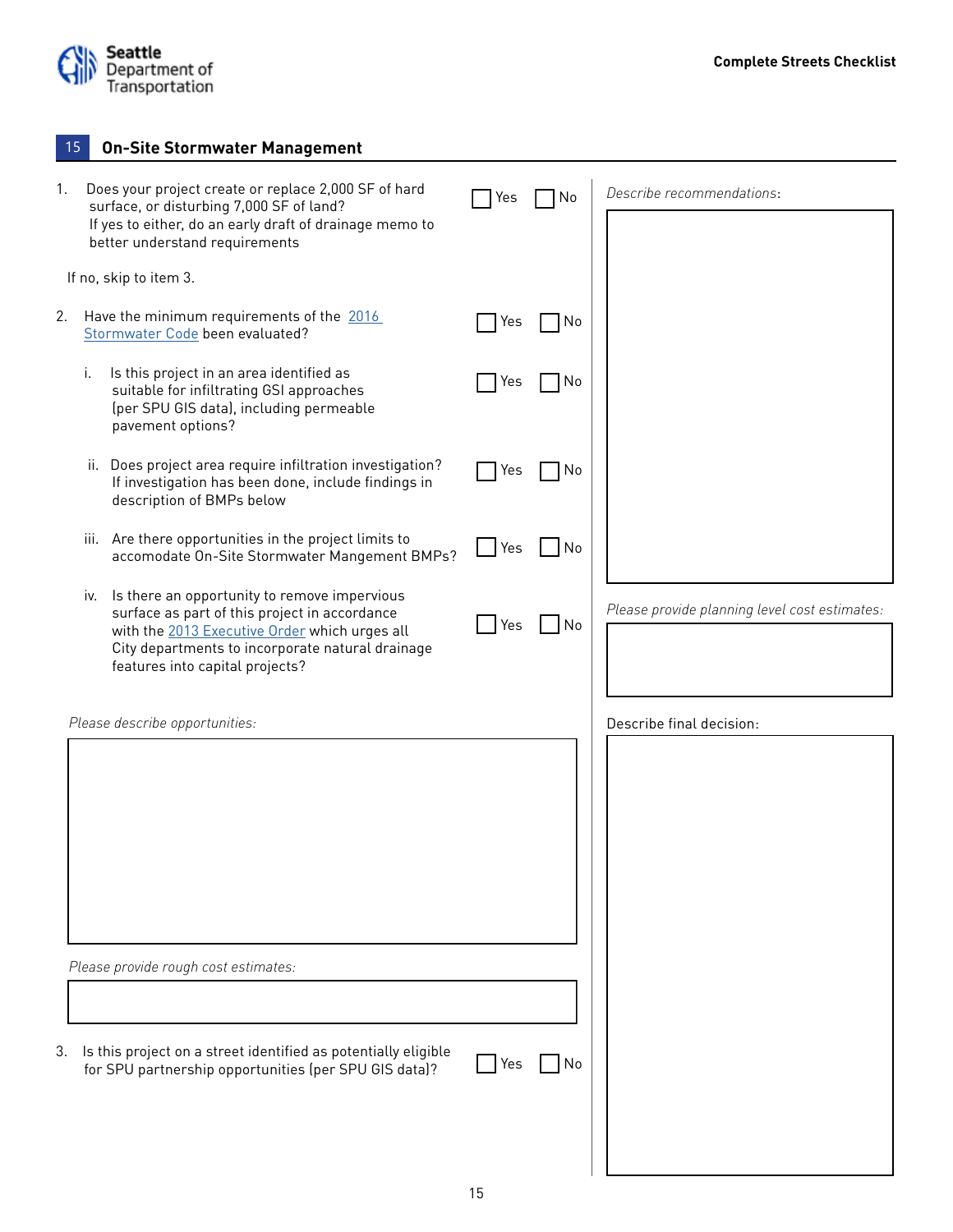

# **Art**

|    | Consult with SDOT Arts & Enhancements Project Manager to complete this section.                                                                                                                                                                                                                    |     |    |                           |
|----|----------------------------------------------------------------------------------------------------------------------------------------------------------------------------------------------------------------------------------------------------------------------------------------------------|-----|----|---------------------------|
|    | Seattle was one of the first cities in the United States to adopt a percent-<br>for-art ordinance in 1973. The program specifies that 1% of eligible city<br>capital improvement project funds be set aside for the commission,<br>purchase and installation of artworks in a variety of settings. |     |    | Describe final decisions: |
| 1. | Is there an opportunity for a 1% Percent for<br>Art funded public art project(s) in the project<br>area?                                                                                                                                                                                           | Yes | No |                           |
| 2. | Consult the SDOT Art Plan. Is there an<br>opportunity to implement SDOT Art Plan<br>toolbox elements (e.g. signal box art,<br>sidewalk inlays, creative street furniture or<br>bollards or planters, creative bicycle racks,<br>etc.) in the project area?                                         | Yes | No |                           |
|    | Contact: Kristen Ramirez<br>Email: kristen.ramirez@seattle.gov<br>Phone: (206) 615-1095                                                                                                                                                                                                            |     |    |                           |
|    | Prepare the following information:                                                                                                                                                                                                                                                                 |     |    |                           |
|    | 1. Name of Program (official CIP name)                                                                                                                                                                                                                                                             |     |    |                           |
|    | 2. Approximate project scope & budget                                                                                                                                                                                                                                                              |     |    |                           |
|    | 3. Timing/schedule                                                                                                                                                                                                                                                                                 |     |    |                           |
|    | 4. Whether there is space for art in the project area                                                                                                                                                                                                                                              |     |    |                           |
|    |                                                                                                                                                                                                                                                                                                    |     |    |                           |
|    | Describe Public Art or SDOT Art Plan opportunities:                                                                                                                                                                                                                                                |     |    |                           |
|    |                                                                                                                                                                                                                                                                                                    |     |    |                           |
|    |                                                                                                                                                                                                                                                                                                    |     |    |                           |
|    |                                                                                                                                                                                                                                                                                                    |     |    |                           |
|    |                                                                                                                                                                                                                                                                                                    |     |    |                           |
|    |                                                                                                                                                                                                                                                                                                    |     |    |                           |
|    |                                                                                                                                                                                                                                                                                                    |     |    |                           |
|    |                                                                                                                                                                                                                                                                                                    |     |    |                           |
|    |                                                                                                                                                                                                                                                                                                    |     |    |                           |
|    |                                                                                                                                                                                                                                                                                                    |     |    |                           |
|    |                                                                                                                                                                                                                                                                                                    |     |    |                           |
|    |                                                                                                                                                                                                                                                                                                    |     |    |                           |
|    |                                                                                                                                                                                                                                                                                                    |     |    |                           |
|    |                                                                                                                                                                                                                                                                                                    |     |    |                           |
|    |                                                                                                                                                                                                                                                                                                    |     |    |                           |
|    |                                                                                                                                                                                                                                                                                                    |     |    |                           |
|    |                                                                                                                                                                                                                                                                                                    |     |    |                           |
|    |                                                                                                                                                                                                                                                                                                    |     |    |                           |
|    |                                                                                                                                                                                                                                                                                                    |     |    |                           |
|    |                                                                                                                                                                                                                                                                                                    |     |    |                           |